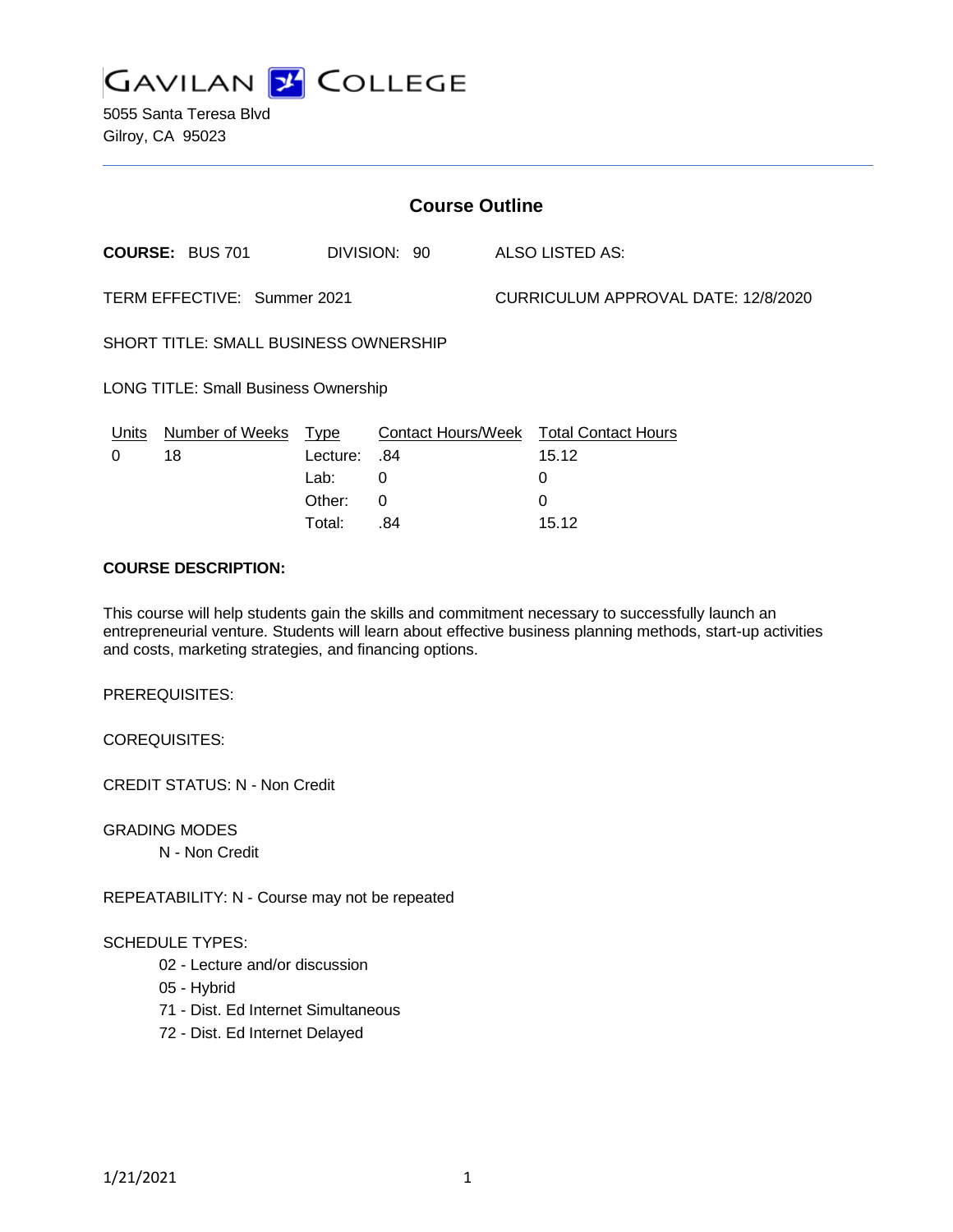# **STUDENT LEARNING OUTCOMES:**

1. Student will present a business plan which incorporates market analysis, product/service development, cost analysis, marketing, sales, and manufacturing.

Measure of assessment: Business plan grading rubric.

Year assessed, or planned year of assessment: 2020

Semester: Fall

#### **CONTENT, STUDENT PERFORMANCE OBJECTIVES, OUT-OF-CLASS ASSIGNMENTS**

# Curriculum Approval Date: 12/8/2020

# **DE MODIFICATION ONLY**

Students will learn:

- to plan for business launch or expansion
- make better business decision assessing risk
- how to fund their small business
- how to project manage a business launch or expansion

Week 1 (3 hours): Overview of Business Planning

- a. Business Plan Outline
- i. Contingency Planning
- ii. Marketing Plan
- iii. Financial Projections
- b Business Models and Business Model Canvas

Week 2 (3 hours) :Start-up or Growth/Expansion Activities

- a. Market Research and Analysis
- b. Start-up Costs
- c. Business Forms and Permitting
- i. City
- ii. County
- iii. State
- iv. Country

Week 3-A (3 hours): Readiness

- a. Assessing personal risk
- b. Assessing business risk
- c. Decision-making strategies
- Week 3-B (3 hours): Small Business Funding Options
- a. Small Business Loans
- b. Venture Capital
- c. Personal Capital
- d. Nonprofit Loans
- e. Crowdfunding
- Week 4 (3 hours): Work plan to Launch
- a. Project Management Strategies
- b. Timelines
- c. Accountability Process
- Week 5 (3 hours): Presentation Skills and Practice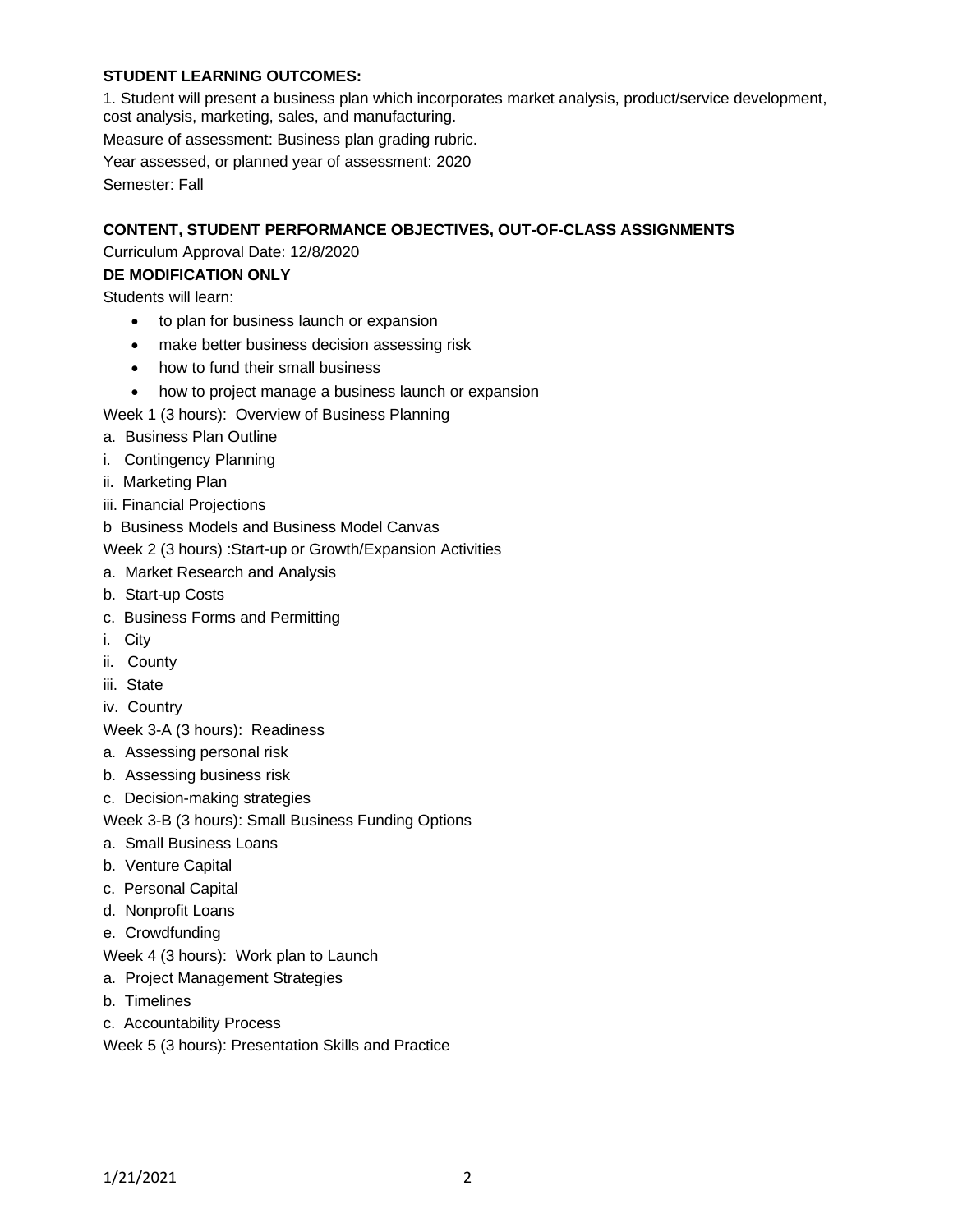#### **METHODS OF INSTRUCTION:**

Lecture (15 hours)

#### **METHODS OF EVALUATION:**

Problem-solving assignments

Percent of total grade: 50.00 %

Assignments will require the student to develop and present individual segments of their business plan.

Other methods of evaluation

Percent of total grade: 50.00 %

Students will present a comprehensive business plan drawing from each of the previously developed sections.

#### **REPRESENTATIVE TEXTBOOKS:**

Kathleen R Allen. Entrepreneurship and Small Business Management, Student Edition (ENTREPRENEURSHIP SBM) 3rd Edition. New York: McGraww-Hill Education,2010.

Entrepreneurship and Small Business Management will give students the information and decision-making skills necessary to start a small business and make it grow. It also benefits students who don't start or run their own businesses by giving employees a look at the business arena and helping all students understand their roles as consumers.

ISBN: 978-0078613036